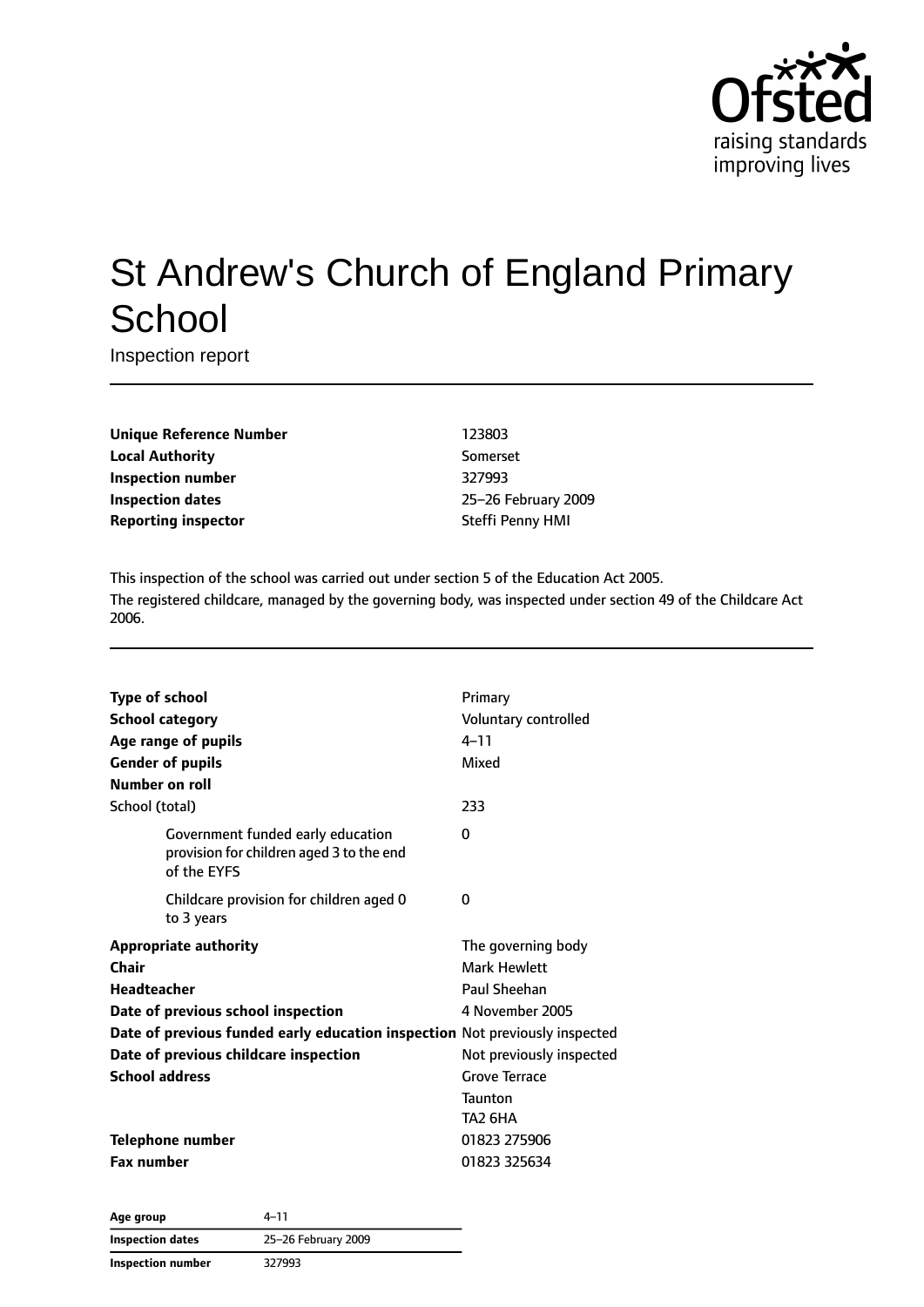.

<sup>©</sup> Crown copyright 2009

Website: www.ofsted.gov.uk

This document may be reproduced in whole or in part for non-commercial educational purposes, provided that the information quoted is reproduced without adaptation and the source and date of publication are stated.

Further copies of this report are obtainable from the school. Under the Education Act 2005, the school must provide a copy of this report free of charge to certain categories of people. A charge not exceeding the full cost of reproduction may be made for any other copies supplied.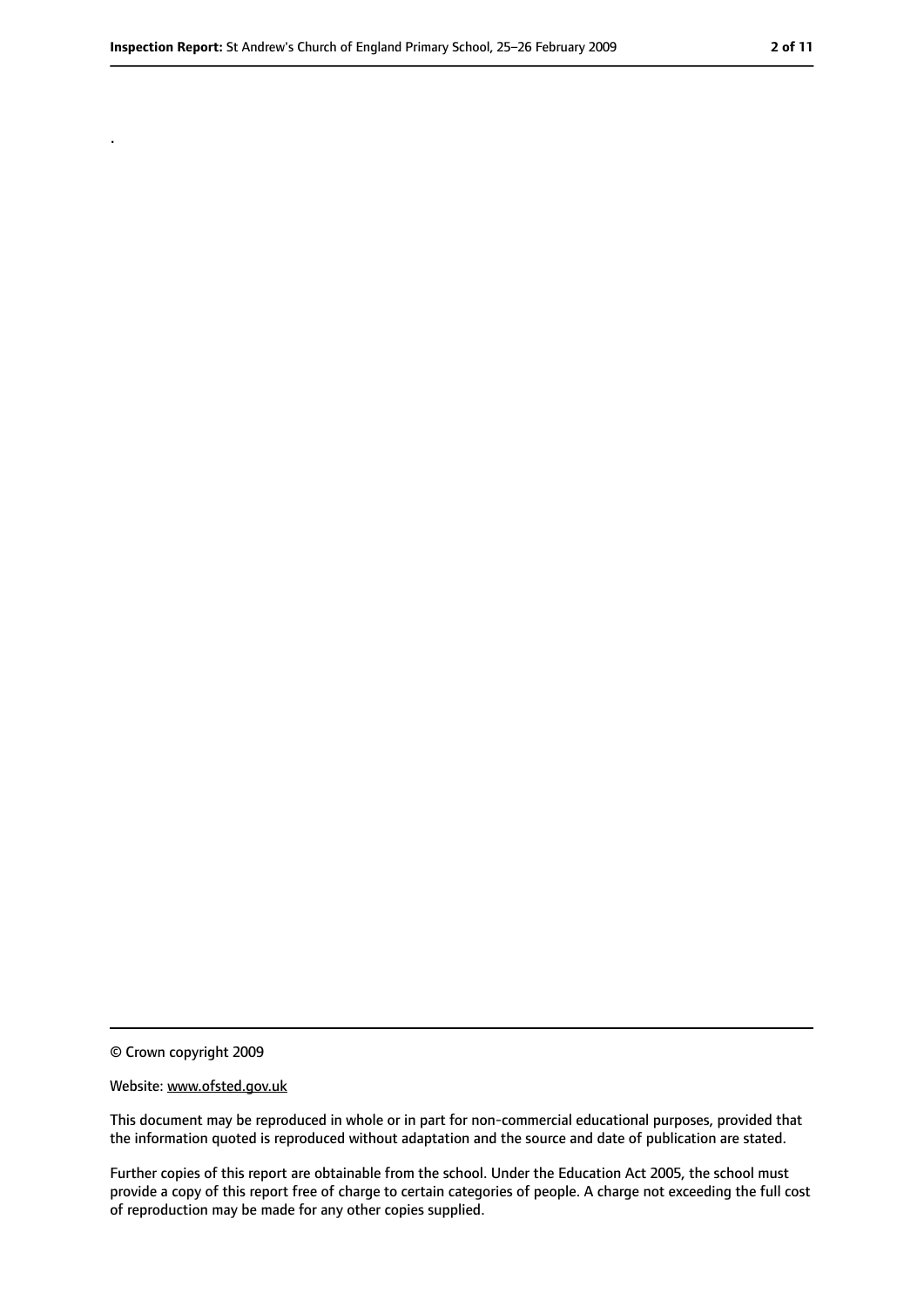# **Introduction**

The inspection was carried out by one of Her Majesty's Inspectors and one Additional Inspector.

#### **Description of the school**

This is an average-sized primary school situated in the north of Taunton. The vast majority of pupils have a White British heritage and very few pupils speak English as an additional language. Compared with the national picture, the proportion of pupils with special educational needs and learning difficulties and/or disabilities is slightly lower than average. Most of these pupils have very significant needs and often have speech and communication difficulties. The school does not have a grassed play area attached to it.

Some of the Reception children are taught alongside those in Key Stage 1. The six areas of learning are covered throughout each week, either discretely or through activities parallel with appropriate subject areas in Key Stage 1.

#### **Key for inspection grades**

| Outstanding  |
|--------------|
| Good         |
| Satisfactory |
| Inadequate   |
|              |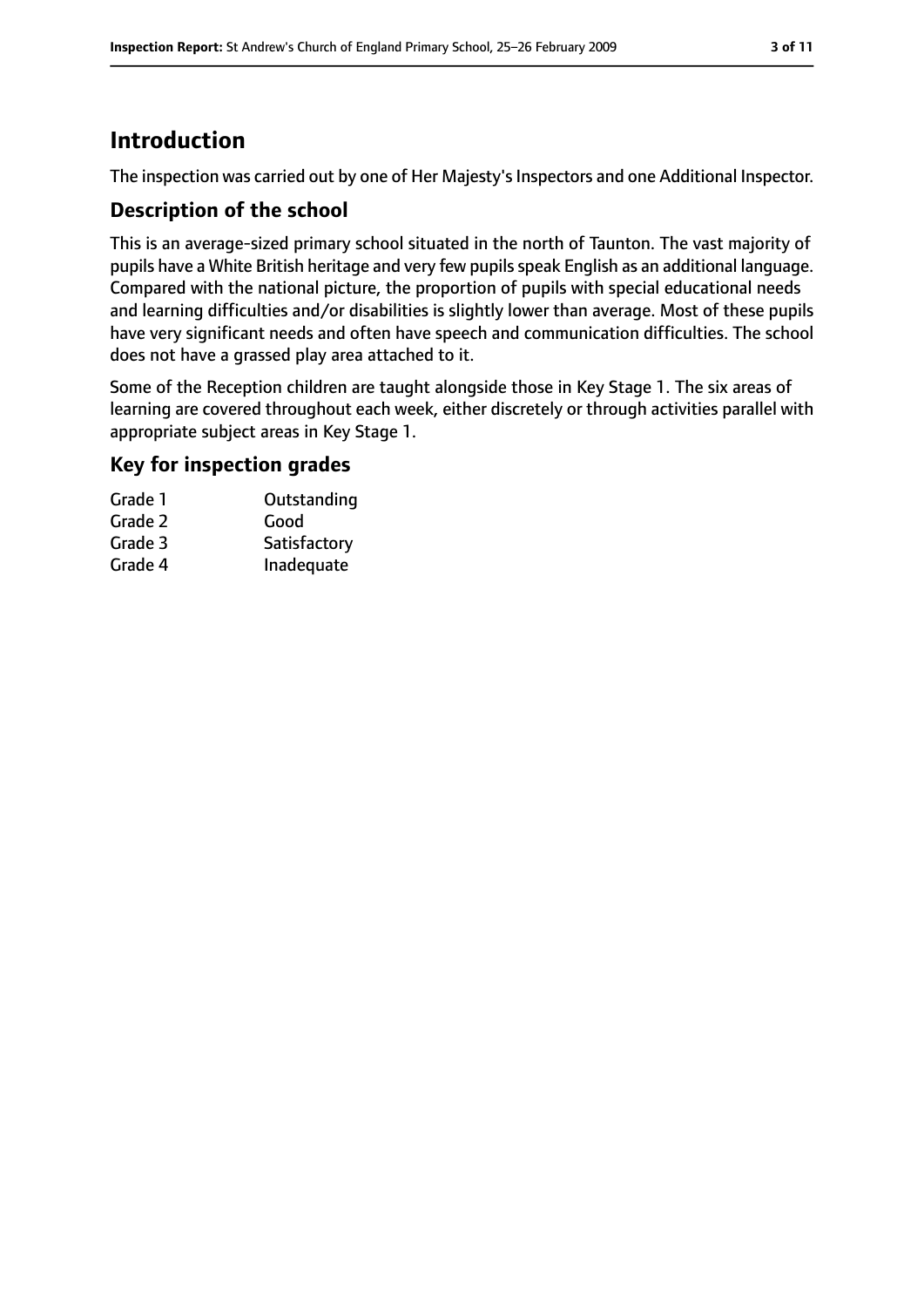# **Overall effectiveness of the school**

#### **Grade: 2**

This is a good school where pupils achieve well. It has significant strengths on the pastoral side which have resulted in the very successful promotion of pupils' self-esteem. Parents expressed the views of the majority when they said, 'We feel the headteacher is outstanding in his drive to make St Andrew's an excellent school... all the staff are excellent and doing a great job... it is a caring and nurturing environment... as a parent I feel well informed and supported.'

The Early Years Foundation Stage works effectively to ensure that children make good progress towards the early learning goals. The transition to Key Stage 1 is enhanced by the opportunities for mixed-age learning and appropriate levels of challenge and support. This helps those children who have not reached the early learning goals to be with their peer groups whilst they catch up. Pupils continue to make good progress throughout the school. Standards in Key Stage 1 are now at the national average and those in Key Stage 2 are above. There are some differences between the attainment of boys and girls but this is not reflected in the progress and achievement that they make. The school sets challenging targets for all aspects of its work; these are regularly met and often exceeded.

Recent changes to the curriculum and good teaching help to make pupils really enjoy their education. Links between subjects through topic-based work give full coverage of the National Curriculum whilst making learning relevant and purposeful. Teachers' subject knowledge is good and they use questions skilfully to draw out pupils' understanding. Although a good variety of activities is used in class, pupils sometimes do not have enough opportunities to solve problems for themselves and learn independently. Teachers use information and communication technology (ICT) very well to support pupils' learning. A special feature of the school is the podcast that pupils make. Although regular and supportive, the marking of pupils' work is not always clear enough for pupils and their parents/carers to know how well they are performing against their individual targets nor how to improve their work.

Provision for the most vulnerable children is organised exceptionally well and as a consequence, these pupils, based on their capabilities and starting points, make excellent progress, achieve outstandingly well and their attainment reflects their potential. Staff identify and develop pre-emptive support that is personalised to the individual needs of pupils who have learning difficulties and/or disabilities or who are vulnerable to underachievement. They are able to do this because they are well qualified, highly skilled and experienced, having a comprehensive understanding of the individual's needs.

Pupils have a clear understanding about healthy living and how to remain safe. In spite of limited outdoor space, both the boys' and girls' football teams are at the top of the local league. Pupils have an outstanding understanding of spiritual, moral, social and cultural issues. The quality and amount of music celebrated throughout the school are excellent and nearly all of the pupils can read music by the time they leave. The school band and ensemble groups provide excellent opportunities for team work and for more experienced children to take on coaching roles. Peer mediators make a very good contribution to their own and the wider community. They are active fund raisers and have a good awareness of global issues and the traditions and religions of other countries. Pupils are less aware of how children and their families from other backgrounds and heritages contribute to life in Great Britain. They are also less secure in their understanding of commerce, enterprise and trade. The school is aware of this and has gone some way to increasing pupils' knowledge. The respect they show to adults and each other is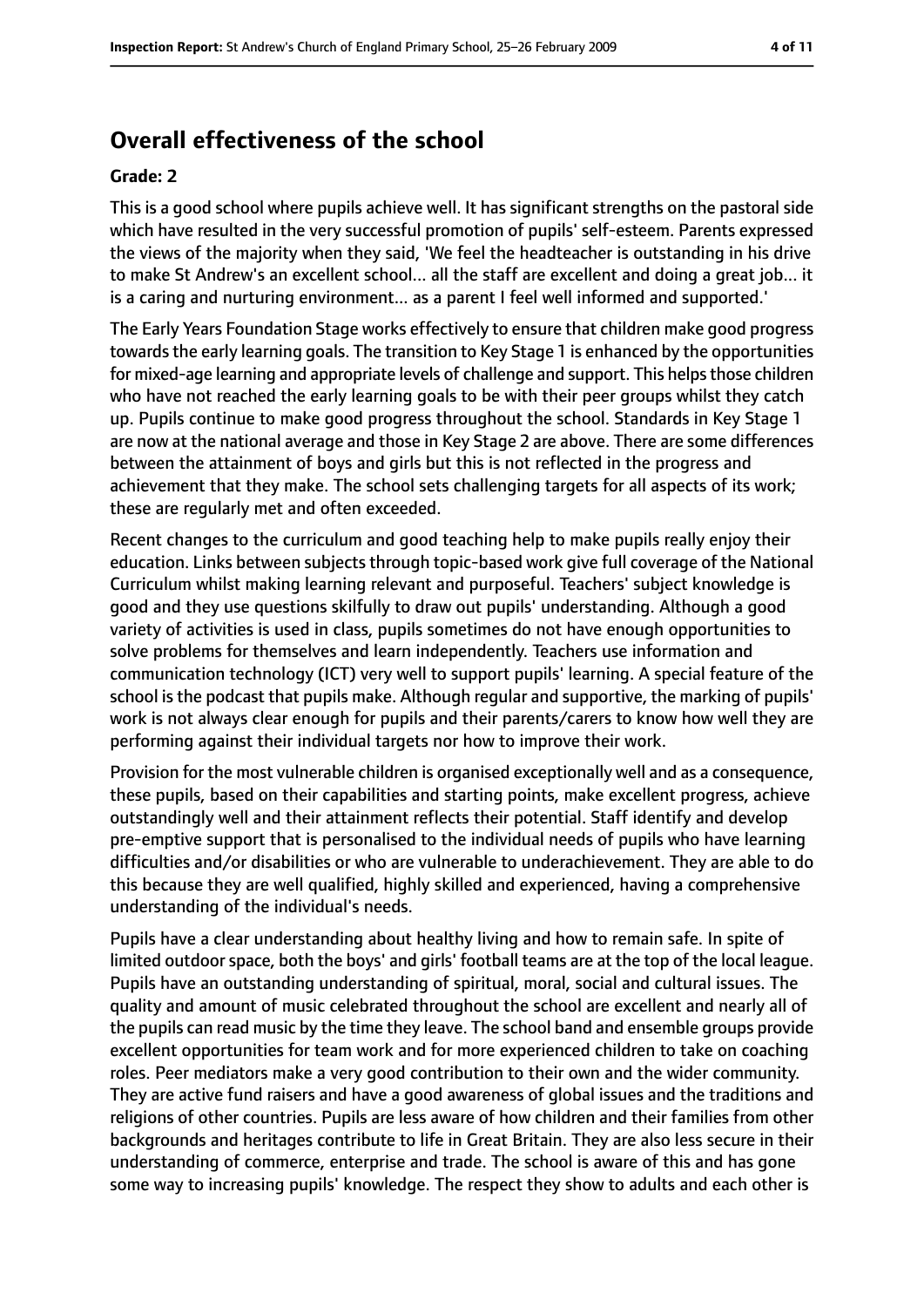exemplary. The way that children who have significant learning difficulties are fully integrated into the life of the school is a key feature of what makes this school truly inclusive.

The systems to support and safeguard pupils are robust. The careful monitoring and tracking of pupils' academic, personal, social and emotional progress ensure that, when needed, creative support and interventions are put in place quickly and are adjusted as circumstances change. The evaluation of the school's work is honest. The school knows itself well and sets the right targets to make it even better because of good leadership, management and governance. Outstanding partnership work with a wide range of agencies provides social, emotional, educational and practical support for pupils and their families.

## **Effectiveness of the Early Years Foundation Stage**

#### **Grade: 2**

The Early Years Foundation Stage is good. Leadership and management are good and all staff play an active role in improving provision and monitoring progress. Good arrangements for assessing children indicate that the levels of their skills and abilities are below and in some cases well below those expected for their age on entry, particularly in literacy and social development. Good teaching, continuous assessment and the use of a new phonics programme which links sounds and letters ensure that children make good progress, especially those with learning difficulties and/or disabilities. Children work and play in a caring, safe and stimulating environment, with clear routines that provide structure and stability. The indoor areas are interesting and provide good opportunities for personal development and to increase basic skills through a well-planned curriculum. The outdoor area is well resourced, encouraging the children to collaborate and make their own choices about activities. However, as the school recognises, the outside provision is not always easy to access in class time and this limits the children's explorations on these occasions.

## **What the school should do to improve further**

- Provide more opportunities in class for pupils to learn independently.
- Ensure that middle leaders improve the quality of academic quidance so that pupils fully understand what they need to do to improve and how well they are progressing against their targets.
- Ensure that pupils have greater first-hand awareness about how children and their families from other backgrounds and heritages contribute to life in Great Britain.
- Increase pupils' knowledge of commerce, enterprise and trade.

# **Achievement and standards**

#### **Grade: 2**

Boys and girls achieve equally well throughout the school. Although they make good progress during their first year in school, some children do not achieve the early learning goals before they start Year 1. This is due mainly to the child's level of development when they start school. By the end of Year 2, most pupils are producing work of a standard that is appropriate for their chronological age. A relative weakness remains in pupils' writing. The use of a new phonics programme has improved literacy standards and the achievement of pupils over the past year.

Achievement is good and standards are above average at the end of Year 6, and represent a consistent and improving trend. In the national tests for 2008, the school's unvalidated data show that nearly all pupils met their challenging targets.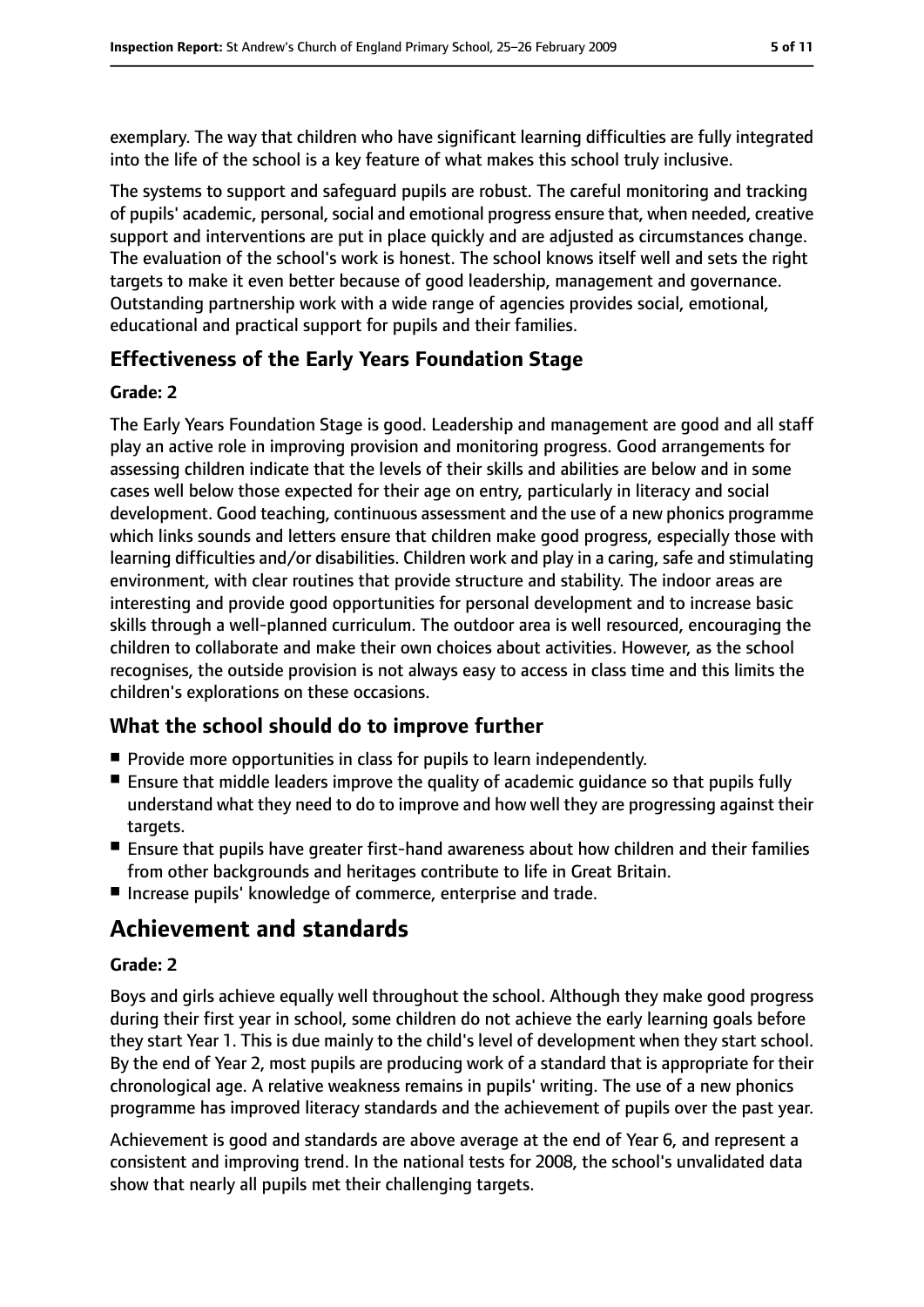For those pupils needing extra support the right intervention procedures are introduced at a very early stage to help. As a result pupils with learning difficulties and/or disabilities, especially those who find it exceedingly difficult to access the National Curriculum, make outstanding progress.

# **Personal development and well-being**

#### **Grade: 2**

Pupils' behaviour is exemplary; they are polite and confident and show increasing maturity as they move through school, supported well by trained pupil mediators at play times. Pupils are listened to and respected by staff, too. Staff are superb role models, creating a family atmosphere where pupils feel supported, welcome and safe. Pupils' spiritual, moral, social and cultural development is excellent. Pupils say that bullying is rare and is swiftly dealt with. The youngest children know about healthy eating and having few sweets so their teeth stay in good condition. They also understand the importance of exercise and that it makes the heart work, which is 'good'. Pupils make good efforts to involve those children with severe learning difficulties in their games of tag, basketball and football at playtimes. They contribute well to the local community by taking on roles of responsibility, which they greatly enjoy. The school council is beginning to represent the views of pupils well. A weakness is the pupils' understaning of finance and commerce.

# **Quality of provision**

## **Teaching and learning**

#### **Grade: 2**

Good teaching and the use of good school-home contacts reinforce pupils' learning. Teachers use a wide variety of interesting activities that make lessons fun and enjoyable. The projects that link across the curriculum help to ensure that pupils' learning is secure and of a good quality. Teachers use ICT very well to structure pupils' understanding. Pupils develop good ICT skills, for example through learning how to control mechanisms and make podcasts. Lessons are carefully planned and well structured. On occasions the pace of them is slower than it could be; when this happens it is mainly due to teachers spending too long talking at the front of the class. There are times when the pupils work together but the number of opportunities for them to be more independent in their learning is too small.

#### **Curriculum and other activities**

#### **Grade: 2**

The new and creative ways of delivering the curriculum are having a big impact on the standards that pupils reach. They are rightly proud of their project books, which are beautifully presented and contain a variety of writing styles and information that pupils have researched. The school is rightly aware that pupils' knowledge of enterprise and trade is insufficiently developed and this is already planned as part of the improved curriculum offered.

Most pupils take advantage of the wide range of extra-curricular activities that are available. The football teams and other activities result from the outstanding commitment of all the adults that work, or have children, in the school. The provision for music is exceptional.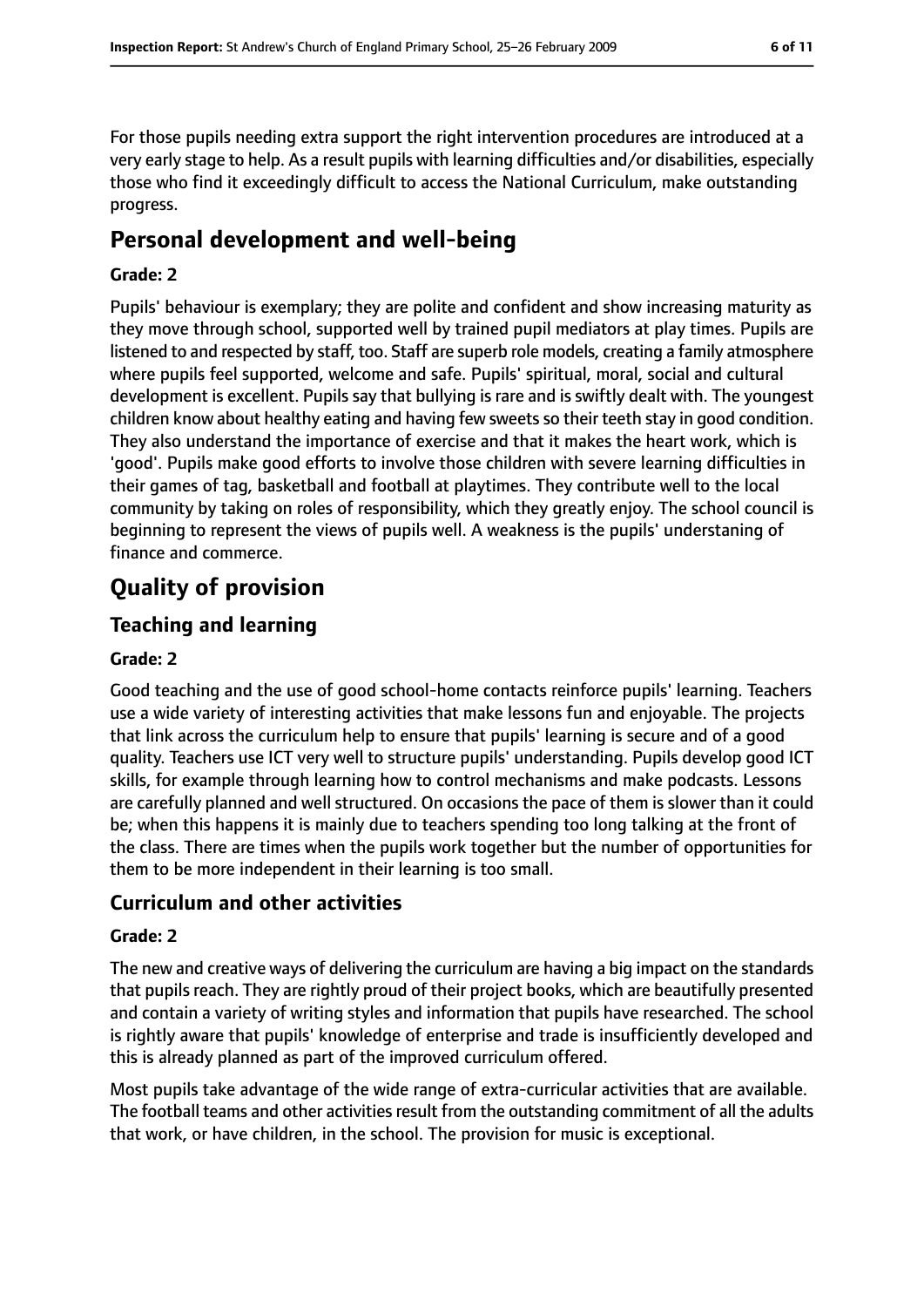## **Care, guidance and support**

#### **Grade: 2**

Pastoral support and care for pupils, especially those who are most vulnerable, are outstanding. Assessment procedures have improved. Teachers' marking of pupils' work is regular and praises the efforts pupils make. However, while some marking identifies how work can be improved, this is inconsistent. Consequently, although pupils know that teachers will help them get better, they do not always know the purpose of their learning targets. The school is aware that the academic guidance given does not make all pupils aware of how they can improve things for themselves. The new management structures are improving the quality of academic support and guidance.

# **Leadership and management**

#### **Grade: 2**

The outstanding leadership and commitment of the headteacher has ensured that over the last 18 months considerable progress has been made in improving the quality of provision in the school. He is ably supported by senior leaders, managers, governors and parents. They have struck a very effective balance between good academic achievement and very positive personal development.

The school has trialled new systems and accountability procedures for individual subjects and these are beginning to have an impact on improving the quality of marking and academic guidance throughout the school. Whilst marking in some learning areas is now secure, the school has realised that middle and subject leaders need to hold staff more to account for the work done in the area that they are leading.

The school makes a satisfactory contribution to community cohesion. Its strengths are in its own community and in its role with partners in the wider local community. A comparative weakness is the pupils' first-hand knowledge of how children and their families from other backgrounds and heritages contribute to life in Great Britain.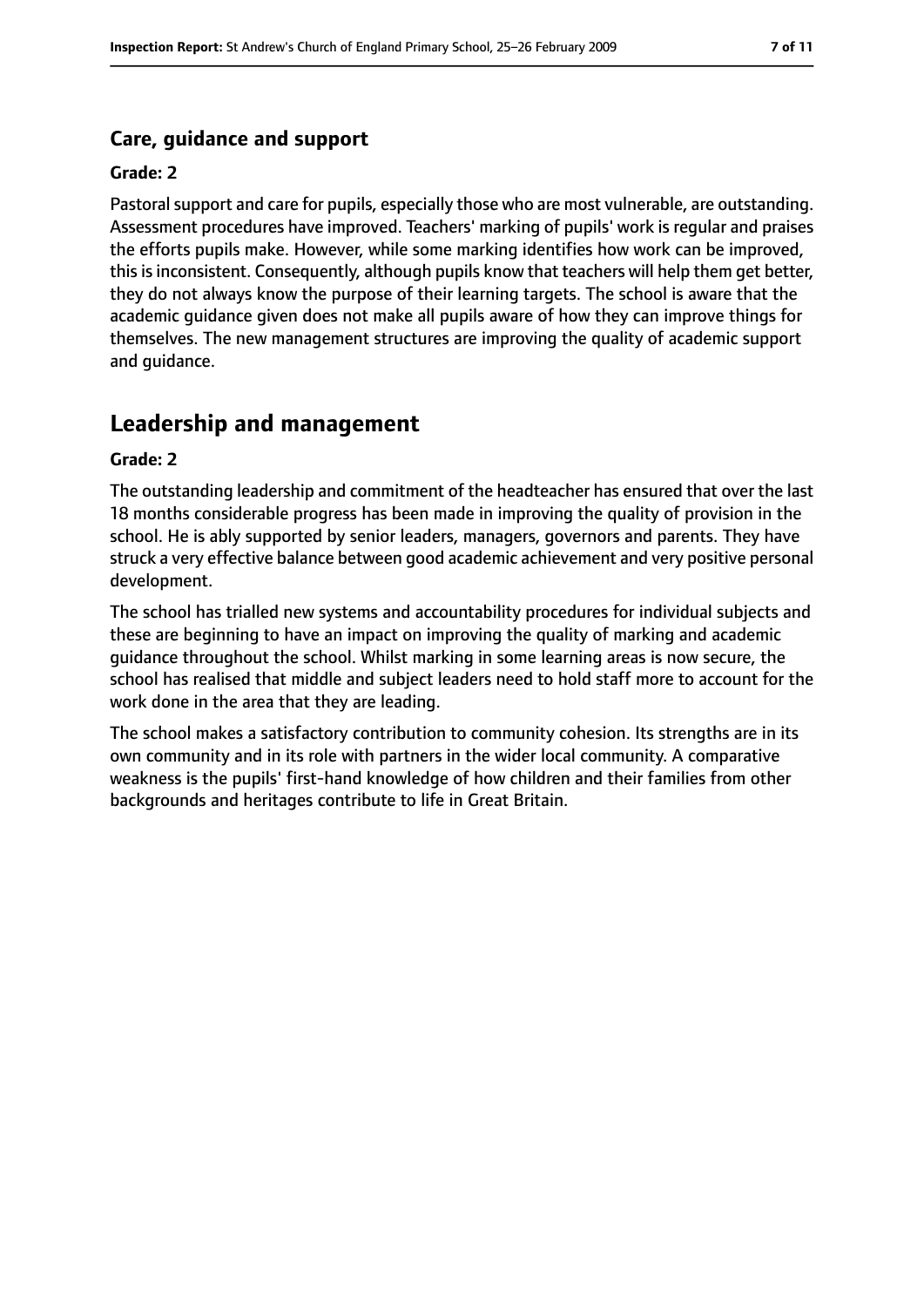**Any complaints about the inspection or the report should be made following the procedures set out in the guidance 'Complaints about school inspection', which is available from Ofsted's website: www.ofsted.gov.uk.**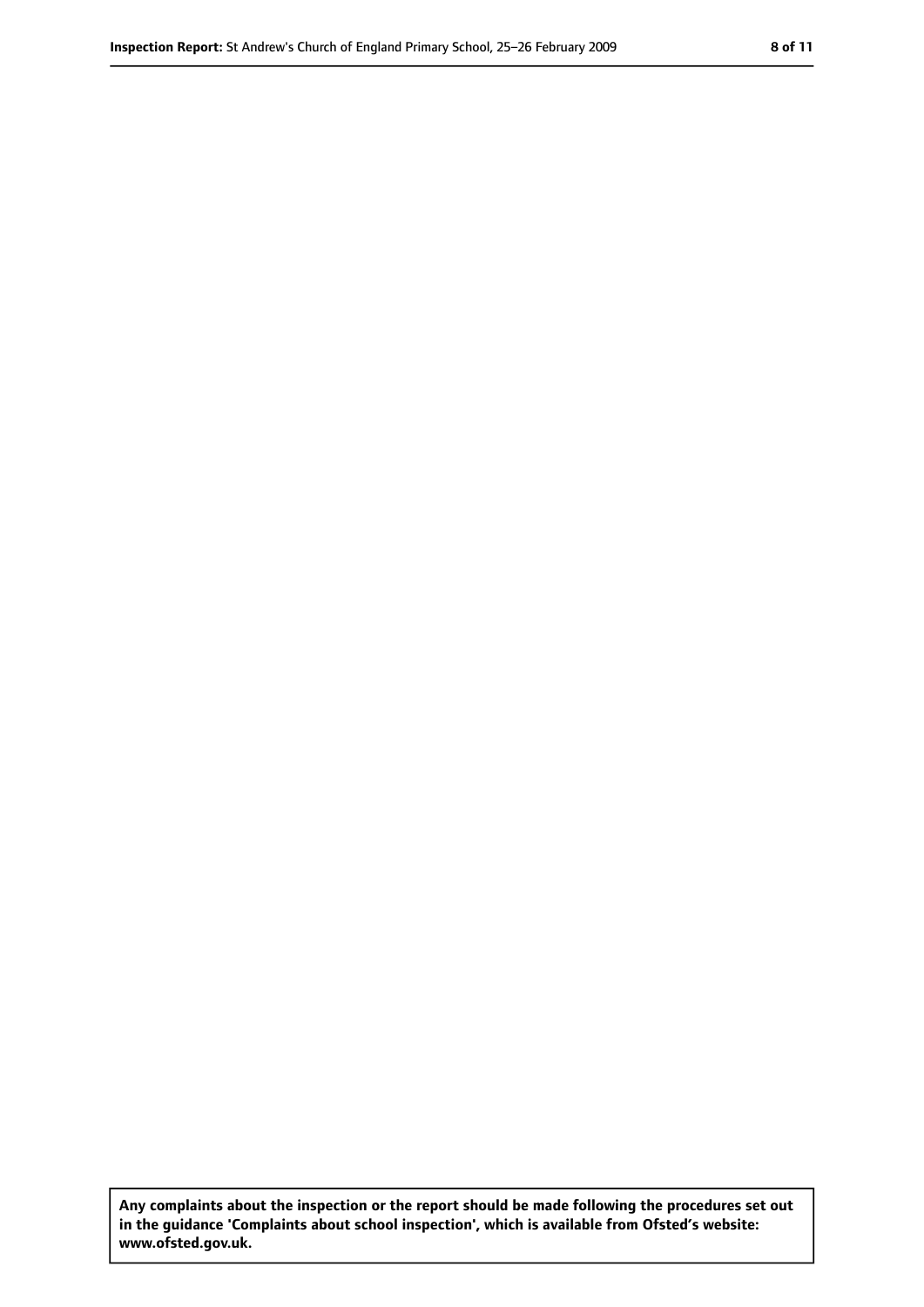# **Inspection judgements**

| \ Key to judgements: grade 1 is outstanding, grade 2 good, grade 3 satisfactory, and | <b>School</b>  |
|--------------------------------------------------------------------------------------|----------------|
| arade 4 inadequate                                                                   | <b>Overall</b> |

## **Overall effectiveness**

| How effective, efficient and inclusive is the provision of<br>education, integrated care and any extended services in meeting the<br>needs of learners? |     |
|---------------------------------------------------------------------------------------------------------------------------------------------------------|-----|
| Effective steps have been taken to promote improvement since the last<br>inspection                                                                     | Yes |
| How well does the school work in partnership with others to promote learners'<br>well being?                                                            |     |
| The capacity to make any necessary improvements                                                                                                         |     |

# **Effectiveness of the Early Years Foundation Stage**

| How effective is the provision in meeting the needs of children in the<br><b>EYFS?</b>       |  |
|----------------------------------------------------------------------------------------------|--|
| How well do children in the EYFS achieve?                                                    |  |
| How good are the overall personal development and well-being of the children<br>in the EYFS? |  |
| How effectively are children in the EYFS helped to learn and develop?                        |  |
| How effectively is the welfare of children in the EYFS promoted?                             |  |
| How effectively is provision in the EYFS led and managed?                                    |  |

## **Achievement and standards**

| How well do learners achieve?                                                                               |  |
|-------------------------------------------------------------------------------------------------------------|--|
| The standards <sup>1</sup> reached by learners                                                              |  |
| How well learners make progress, taking account of any significant variations<br>between groups of learners |  |
| How well learners with learning difficulties and/or disabilities make progress                              |  |

## **Annex A**

<sup>&</sup>lt;sup>1</sup>Grade 1 - Exceptionally and consistently high; Grade 2 - Generally above average with none significantly below average; Grade 3 - Broadly average to below average; Grade 4 - Exceptionally low.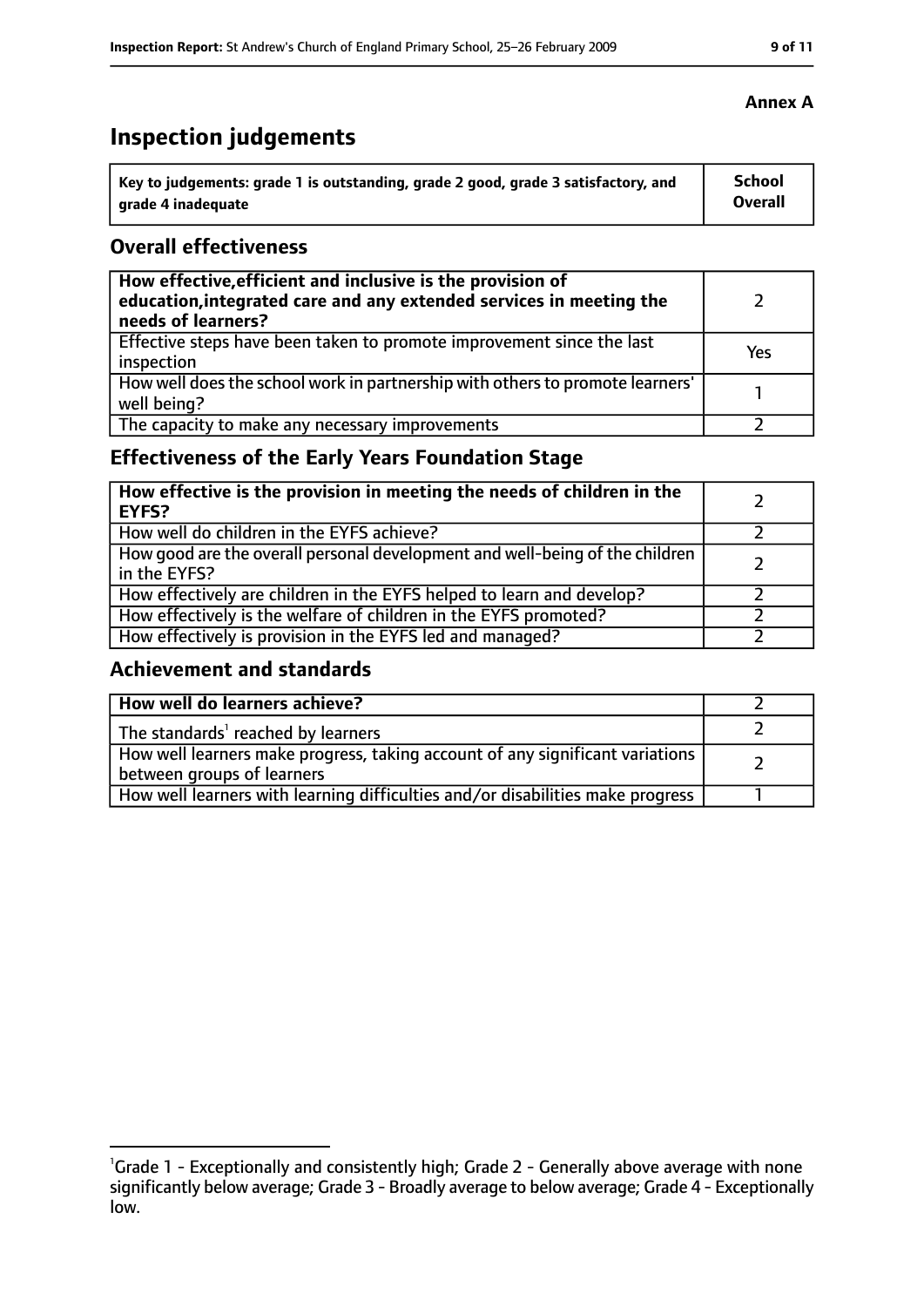# **Personal development and well-being**

| How good are the overall personal development and well-being of the<br>learners?                                 |  |
|------------------------------------------------------------------------------------------------------------------|--|
| The extent of learners' spiritual, moral, social and cultural development                                        |  |
| The extent to which learners adopt healthy lifestyles                                                            |  |
| The extent to which learners adopt safe practices                                                                |  |
| The extent to which learners enjoy their education                                                               |  |
| The attendance of learners                                                                                       |  |
| The behaviour of learners                                                                                        |  |
| The extent to which learners make a positive contribution to the community                                       |  |
| How well learners develop workplace and other skills that will contribute to<br>their future economic well-being |  |

# **The quality of provision**

| How effective are teaching and learning in meeting the full range of<br>learners' needs?              |  |
|-------------------------------------------------------------------------------------------------------|--|
| How well do the curriculum and other activities meet the range of needs and<br>interests of learners? |  |
| How well are learners cared for, quided and supported?                                                |  |

# **Leadership and management**

| How effective are leadership and management in raising achievement<br>and supporting all learners?                                              |     |
|-------------------------------------------------------------------------------------------------------------------------------------------------|-----|
| How effectively leaders and managers at all levels set clear direction leading<br>to improvement and promote high quality of care and education |     |
| How effectively leaders and managers use challenging targets to raise standards                                                                 |     |
| The effectiveness of the school's self-evaluation                                                                                               |     |
| How well equality of opportunity is promoted and discrimination eliminated                                                                      |     |
| How well does the school contribute to community cohesion?                                                                                      |     |
| How effectively and efficiently resources, including staff, are deployed to<br>achieve value for money                                          |     |
| The extent to which governors and other supervisory boards discharge their<br>responsibilities                                                  |     |
| Do procedures for safequarding learners meet current government<br>requirements?                                                                | Yes |
| Does this school require special measures?                                                                                                      | No  |
| Does this school require a notice to improve?                                                                                                   | No  |